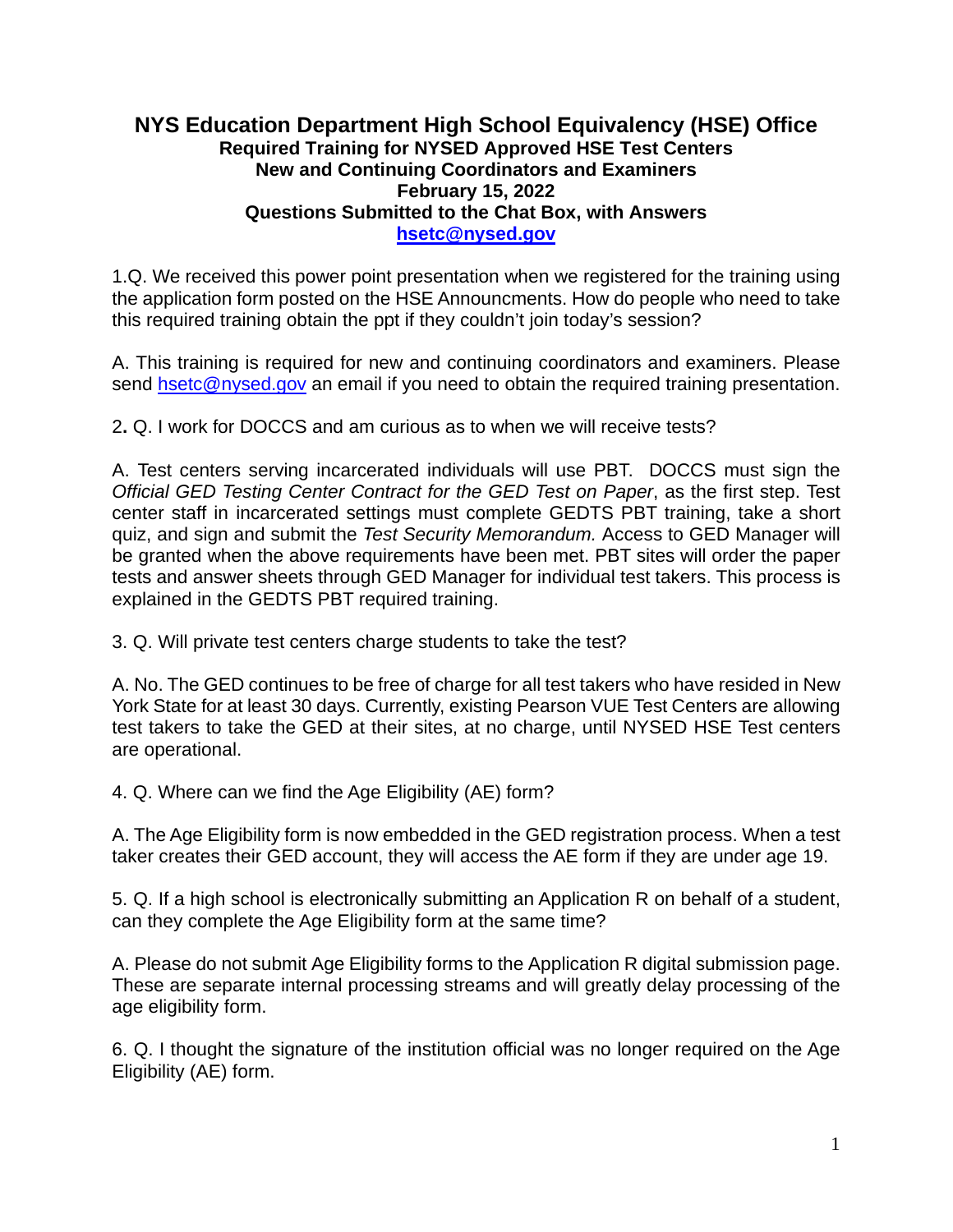A. The form has been updated to include the signature, to ensure the certifying official is attesting to the criteria being met.

7. Q. Can you clarify when a student is age eligible to take the test.

A. Maximum Compulsory School Attendance Age (MCSAA) must be reached before a student can legally drop out of school and take the GED. MCSAA is reached on or after July 1<sup>st</sup> of the school year immediately following when a student turns 16 or 17 years of age (it depends on the school district) and can officially withdraw from school.

8. Q. When will test centers that applied to offer paper-based testing (PBT) and completed the required questionnaire, be informed of whether they are approved to deliver PBT?

A. Test centers will be notified the first week of March.

9. Q. what are the computer hardware requirements for delivering computer-based (CBT) testing?

A.CBT must be administered on a PC (not a Mac), which uses a windows-based operating system. Please refer to the [Pearson VUE Technical Requirements,](https://ged.com/educators_admins/test_admin/become_a_center/) which are included in the CBT setup process.

Also, computers which are used for GED CBT can be used for other purposes when testing is not being delivered.

10. Q. What is the difference between a Coordinator and a Chief Examiner for an approved test center?

A. The NYSED HSE office requires one main contact for each approved test center, which is the *Test Center Coordinator of Record*. This position was previsouly called, Chief Examiner (many years ago) by the HSE office. Currently, professional test center staff who assist the Coordinator in administering exams, are called *Examiners.* Please visit the [HSE website for information,](http://www.acces.nysed.gov/hse/hse-test-center-coordinators-and-examiners) and/or to apply to be approved for either of these positions.

Also, please note that GED refers to the HSE Coordinator, as the Test Administrator, and HSE Examiners as, Proctors. While the HSE Office uses the position of Proctor to refer to those who assist in testing but are not permitted to be the staff person overseeing the administration of the exam.

11. Q. Is there testing available for CBT while test centers get set up?

A. Yes, there are existing Pearson VUE Test Centers (PVTC) already operating that test takers can use until NYSED approved test centers can become PVTCs. Test takers, can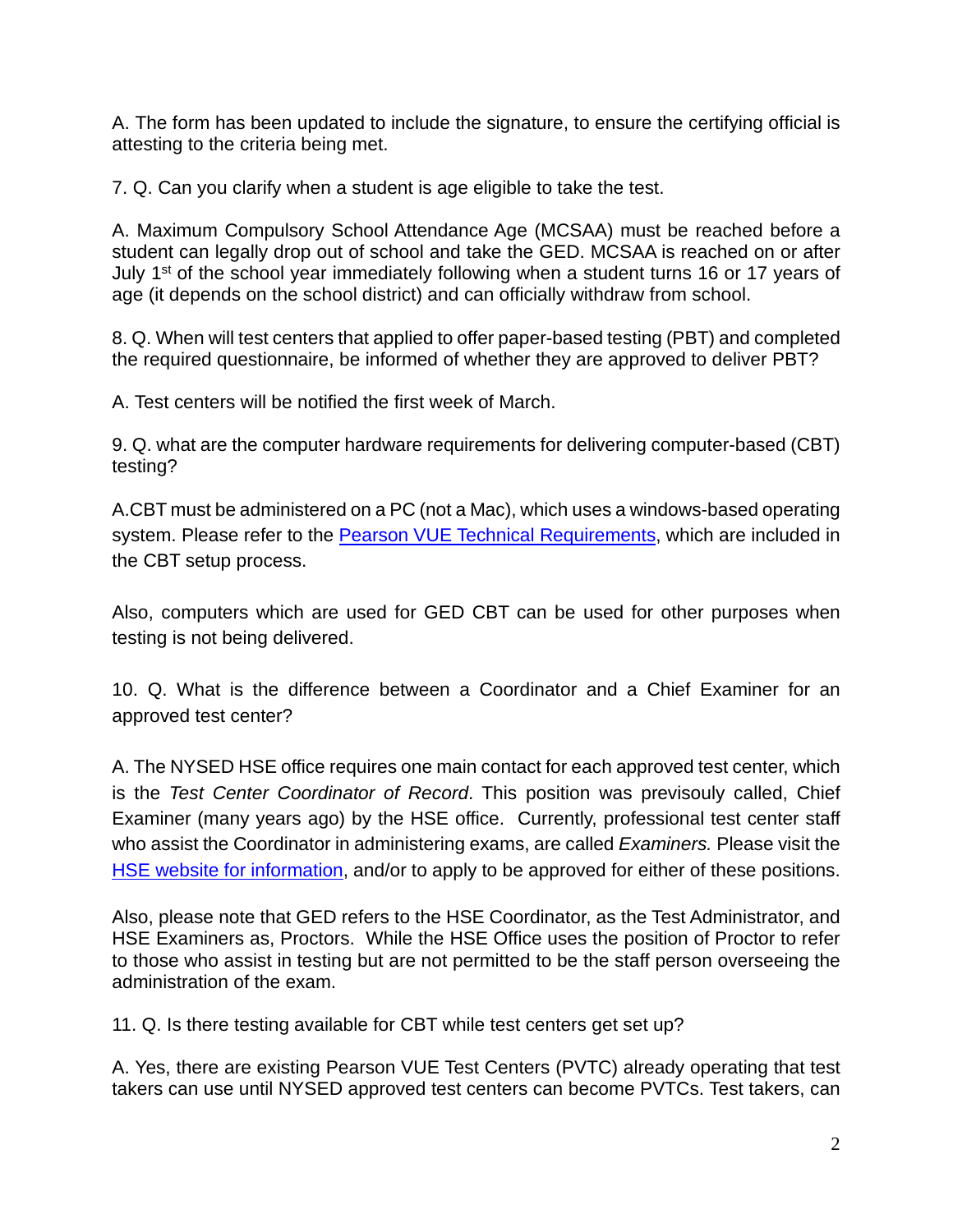create their account and schedule their test at the test centers listed (once age eligibility has been confirmed for test takers under 19).

12. Q. Can test centers view test taker scores?

A. Test centers will use the Pearson VUE system to upload available testing dates and time, and to view the data for test takers who scheduled to test, and the subject tests scheduled.

Test Center Coordinators will be given GED Manager access once the test center approval process is complete with GEDTS and Pearson Vue. GED scores are available to see through GED Manager. Most importantly, preparation program staff will be able to view test scores in GED Manager, if a test taker identified the program during the GED account registration. The primary preparation program contact information was provided to GEDTS, for access to be given to the identified staff.

13. Q. How will students know which tests they still need to take, if they don't recall which subject tests they have already passed?

A. Students should contact [hse@nysed.gov](mailto:hse@nysed.gov) to request this information. Please be sure they include their full name, at the time of testing, address at the time of testing (if possible), and their date of birth, to assist staff in locating their testing record.

Students may also request an official transcript of prior testing. The process, and Application H, to request a transcript can be found on the [HSE homepage.](http://www.acces.nysed.gov/hse/high-school-equivalency-hse)

Also, it is advisable for students who may have Regent's credit to submit the Application R for a determination of any possible Regent's credit. Information and the application can be found at Regents [HSE exam](http://www.acces.nysed.gov/hse/regents-hse-exam) webpage.

14. Q. What types of identification (ID) constitute an official government issued ID?

A. All ID must be current, not expired, and include a photo. A government issued ID can include a driver's license, passport (from the US or another country), or a government issued benefits card, etc. A school ID is not considered a government issued ID.

15. Q. Does the address on the photo ID need to match the address used to register for the GED account?

A. No, the photo and birth date need to match, but if the test taker has a different address, that is not a problem if they are a current resident of New York State. Their current address must be NYS, as only NYS test takers may take the exam in NYS.

16. Q. Who was the Alternative High School Equivalency Preparation (AHSEP) rogram material sent to?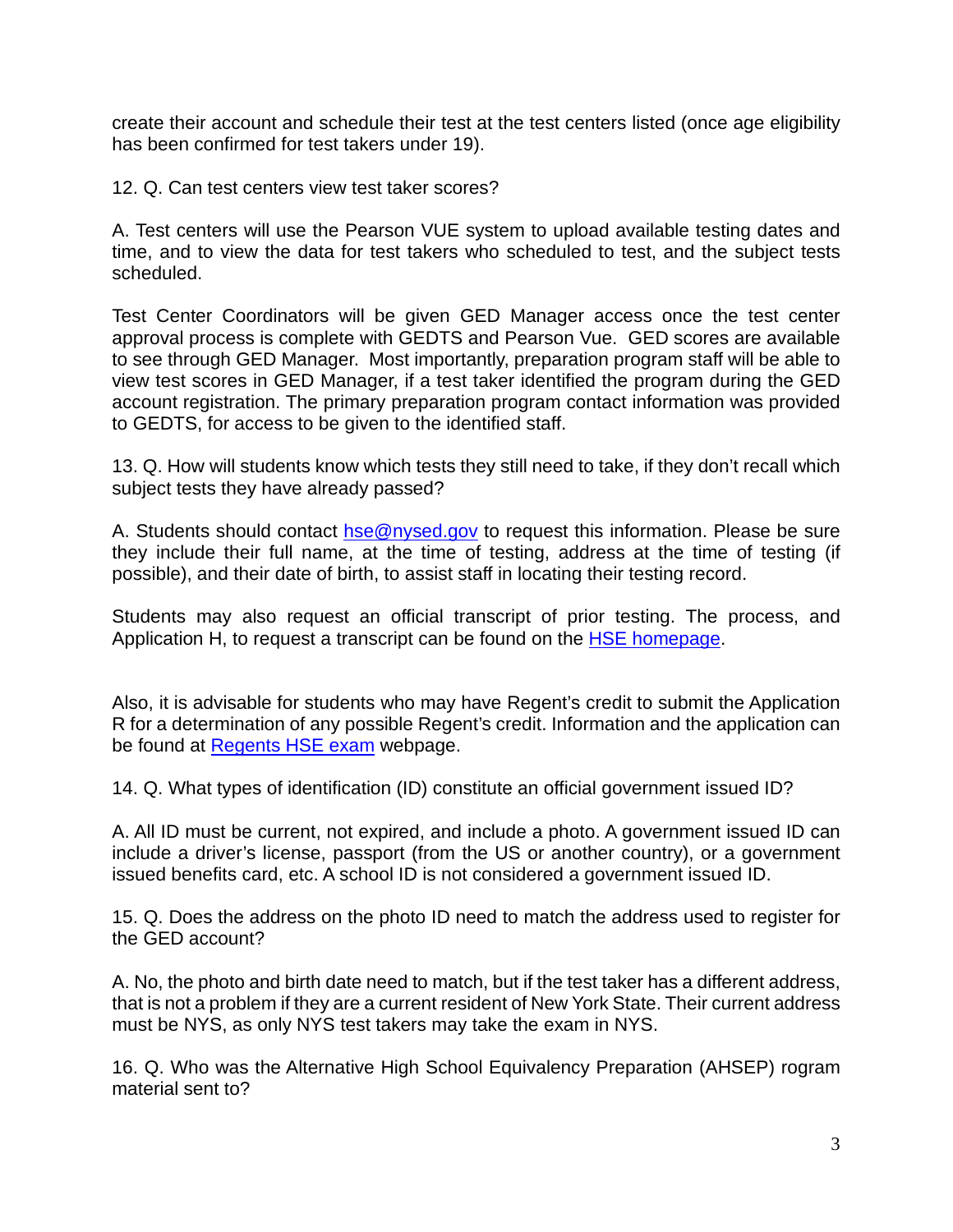A. The NYSED HSE Office obtained an official list of AHSEP Program Coordinators form the NYSED office which oversees AHSEP Programs. All correspondence has been with these individuals. If you need more information as to who the AHSEP official contact is for your program, please contact [hsetc@nysed.gov.](mailto:hsetc@nysed.gov)

17. Q. What is a passing score for each of the GED subject tests, and what is the maximum and minimum score a test taker could earn?

A. The passing score for each of the four GED subject tests is 145. A maximum score is 200 for each subject test, and a minimum score is 100. The four subject tests are Reasoning through Language Arts (RLA); Mathematics; Science; and Social Studies. The RLA includes both reading and writing. Information on test scores can be found at [GED](https://ged.com/about_test/scores/)  [test scores](https://ged.com/about_test/scores/) webpage.

18. Q. What is the general turn around for a test center to become a CBT provider of the GED (which is becoming a Pearson Vue Test Center)?

A. If a test center meets the technology and facility requirements the process can move quickly. The time frame will largely depend on the ability of the test centers to meet the requirements of the PVTC.

19.Q If a test taker is a few minutes late, can they still be seated for the exam?

A. The test center will turn on the CBT when the test taker arrives and is seated to take the test. This is quite different than previsouly when all test takers began at the same time. Therefore, it is up to the test center's discretion if they opt to seat a test taker who is a few minutes late.

20.Q. Will the accommodations documents provided to DRC for the TASC, still be available for the GED?

A. No. The vendor providing the HSE exam for the state is responsible for the oversight and administration of testing accommodation, so there is no carryover from DRC to the GED. Documentation supporting a test taker's request for testing accommodations must be provided during the GED registration process.

A GED accommodations presentation was held on March 1, 2022, and a recorded version of the session will be posted on the HSE homepage under, Announcements. Information can be found at [GED Test Accommodations](https://ged.com/about_test/accommodations/) webpage.

21.Q. Where should preparation programs funded under the NYSED Adult Education Programs and Policy (AEPP) Office get needed information on how to use GED Manager, which includes GED Pep Connect?